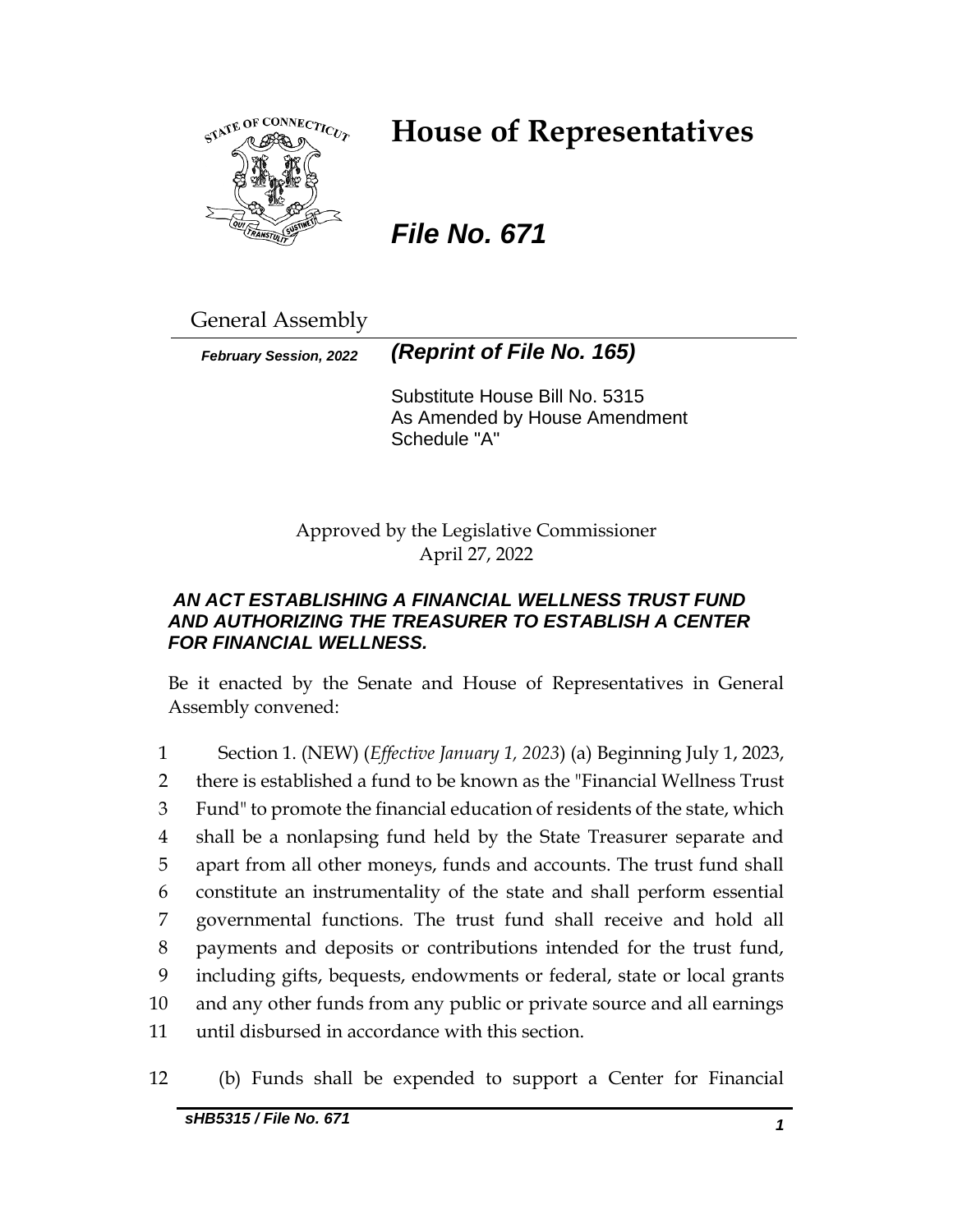Wellness if established by the State Treasurer pursuant to section 3 of this act.

 Sec. 2. (NEW) (*Effective January 1, 2023*) (a) (1) Beginning July 1, 2023, there is established a Financial Wellness Trust Fund Advisory Committee. The State Treasurer, the Secretary of the Office of Policy and Management, and the cochairpersons and ranking members of the joint standing committee of the General Assembly having cognizance of matters relating to banking shall be members of the committee. The State Treasurer shall, not later than August 1, 2023, appoint two persons, each of whom shall represent a financial institution in the state or have expertise in financial wellness, to be members of the committee. The State Treasurer shall fill any vacancy in the State Treasurer's appointments.

(2) The advisory committee shall meet at least annually.

 (3) The administrative staff of the joint standing committee of the General Assembly having cognizance of matters relating to banking shall serve as administrative staff of the advisory committee.

 (b) On or before December thirty-first, annually, the advisory committee shall report, in accordance with the provisions of section 11- 4a of the general statutes, to the joint standing committee of the General Assembly having cognizance of matters relating to banking on the status of the Financial Wellness Trust Fund, established pursuant to section 1 of this act, and any recommendations concerning said fund.

 Sec. 3. (NEW) (*Effective January 1, 2023*) (a) The State Treasurer may establish a Center for Financial Wellness within the office of the State Treasurer within available resources. The purpose of the center is to improve the financial wellness of all Connecticut residents. Such purpose shall be achieved by increasing rates of financial literacy and eliminating economic disparities in wealth and wages.

 (b) The State Treasurer may apply for, accept and expend such funds as may be available from federal, state or other sources, including the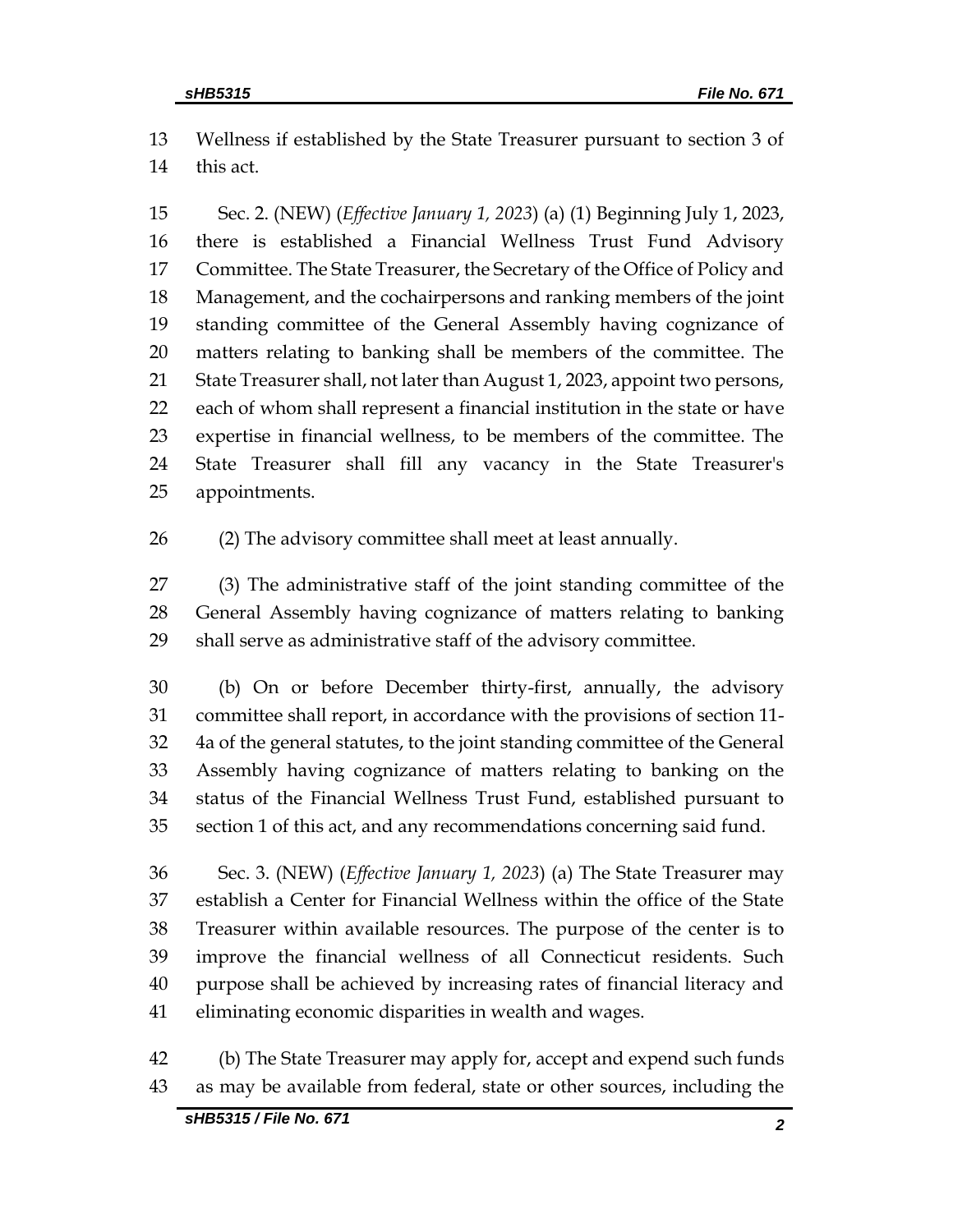Financial Wellness Trust Fund established pursuant to section 1 of this act, and may enter into contracts to carry out the responsibilities of the center. The State Treasurer may, in the State Treasurer's discretion, 47 create a tax-exempt organization under Section  $501(c)(3)$  of the Internal Revenue Code of 1986, or any subsequent corresponding internal revenue code of the United States, as amended from time to time, to fulfill the purposes of the center.

 (c) The State Treasurer, on behalf of the center, may take any action necessary to carry out the purposes of the center, including, but not limited to, appointing an executive director and other personnel. The provisions of section 4-40 of the general statutes shall not apply to the compensation of the executive director or other personnel. The compensation of the executive director or personnel appointed under this section shall be paid by the assets of the Financial Wellness Trust Fund.

(d) The center shall:

 (1) Recommend policies, procedures, activities and resource allocations to increase the financial literacy of Connecticut residents and highlight high-impact financial education efforts in the state; and

 (2) Assess the effectiveness of state programs in increasing the financial literacy of residents, including whether the programs adequately address race and gender-based economic inequities.

(e) The center may:

 (1) Convene organizations and stakeholders and produce reports that address issues, behaviors and solutions in the state that promote or limit financial wellness and capability, including access to financial services;

 (2) Expend funds to support and implement financial wellness programs, including, but not limited to, programs that provide financial education, assist with the creation of college savings accounts and support the building of generational wealth; and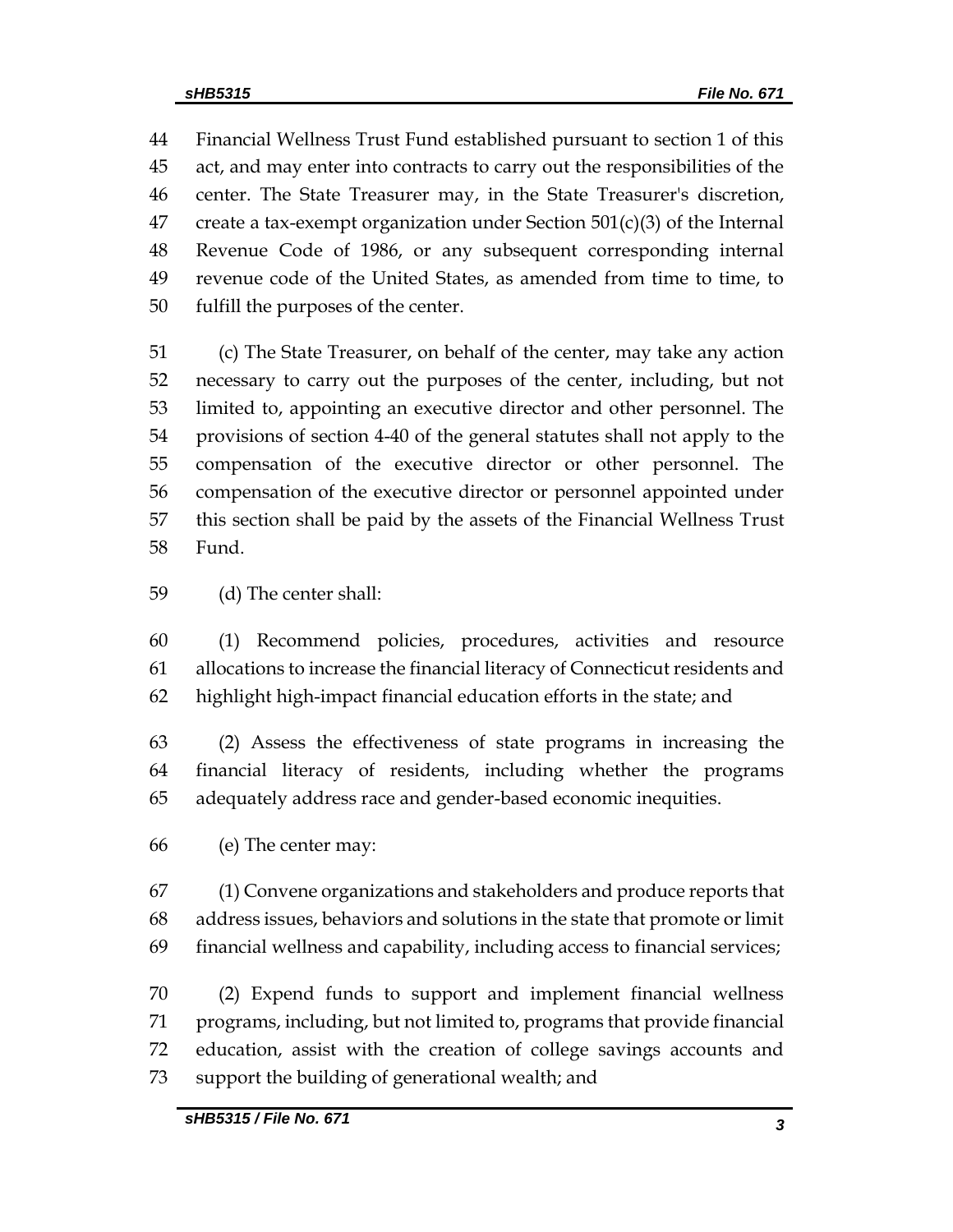(3) Establish and maintain an Internet web site to serve as a clearinghouse and coordinated entry point for assessing information about financial literacy programs, publications, grants and materials promoting enhanced financial literacy and education. This act shall take effect as follows and shall amend the following

| sections: |                 | This wet should take effect to follow show should think the following |
|-----------|-----------------|-----------------------------------------------------------------------|
| Section 1 | January 1, 2023 | New section                                                           |
| Sec. 2    | January 1, 2023 | New section                                                           |
| Sec. 3    | January 1, 2023 | New section                                                           |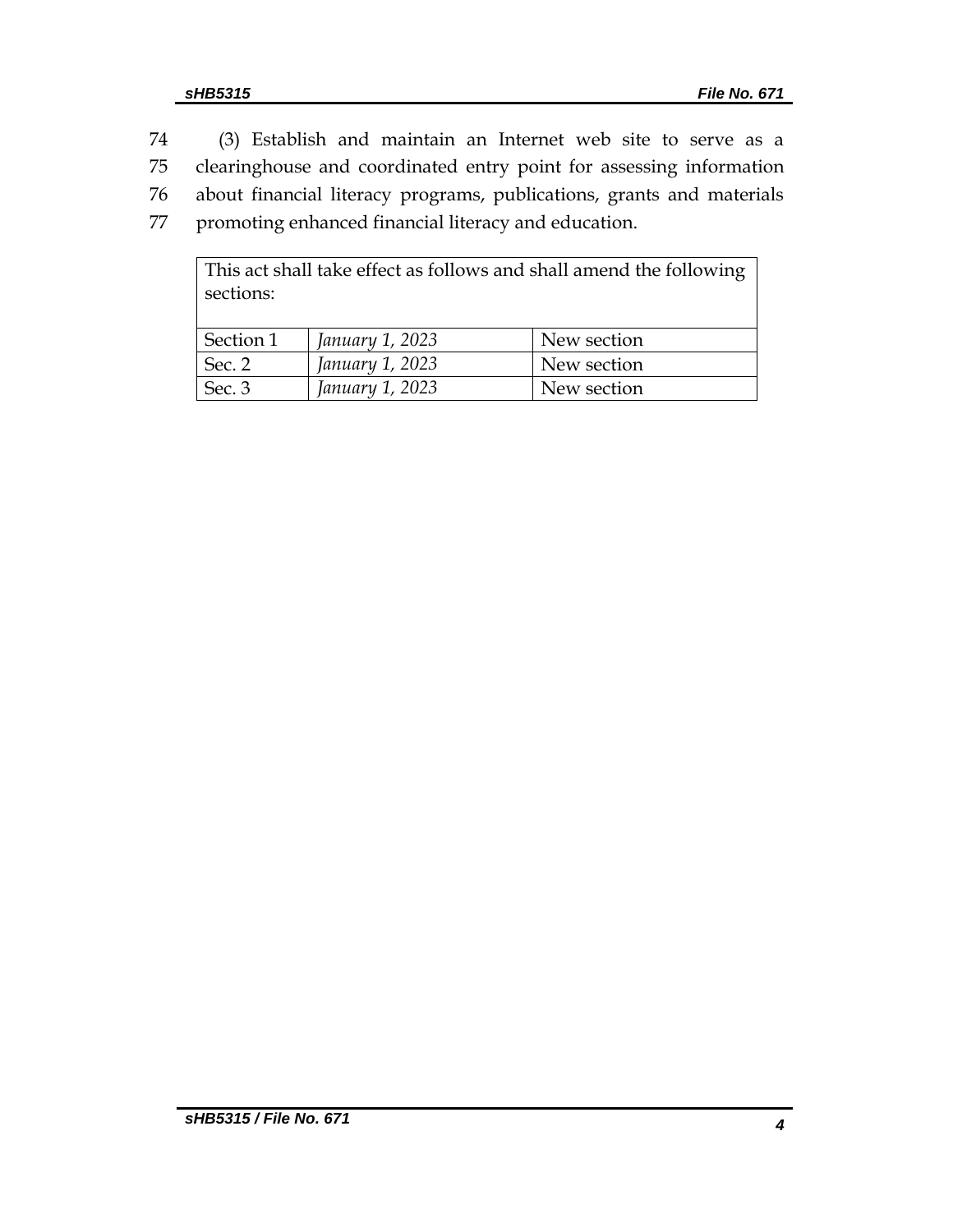*The following Fiscal Impact Statement and Bill Analysis are prepared for the benefit of the members of the General Assembly, solely for purposes of information, summarization and explanation and do not represent the intent of the General Assembly or either chamber thereof for any purpose. In general,*  fiscal impacts are based upon a variety of informational sources, including the analyst's professional *knowledge. Whenever applicable, agency data is consulted as part of the analysis, however final products do not necessarily reflect an assessment from any specific department.*

## *OFA Fiscal Note*

#### *State Impact:*

| <b>Agency Affected</b> | <b>Fund-Effect</b>    | $FY$ 23 \$ | FY 24 \$  |
|------------------------|-----------------------|------------|-----------|
| l reasurer             | Financial             | See Below  | See Below |
|                        | <b>Wellness Trust</b> |            |           |
|                        | Fund - Potential      |            |           |
|                        | Cost/Revenue          |            |           |

#### *Municipal Impact:* None

#### *Explanation*

The bill, which establishes the Financial Wellness Trust Fund (FWTF) and associated advisory committee and allows the Treasurer to establish the Center for Financial Wellness (CFW), results in potential costs and revenues to the Treasurer within the FWTF.

The bill does not provide a revenue source for the FWTF, but allows the fund to receive monies from various sources, including private gifts and endowments. The potential costs to the Treasurer are contingent upon the manifestation of revenues sufficient to establish and manage ongoing expenses of the CFW.

To the extent that revenues become available to support the fund, there is anticipated to be a one-time cost to the Treasurer within the FWTF of up to \$100,000 to establish the fund. Ongoing programmatic and personnel costs for the CFW are dependent on the levels of revenues received, either through the FWTF or from other sources as allowed. It is anticipated the CFW would only be established if the FWTF had sufficient resources to employ, at minimum, an executive director for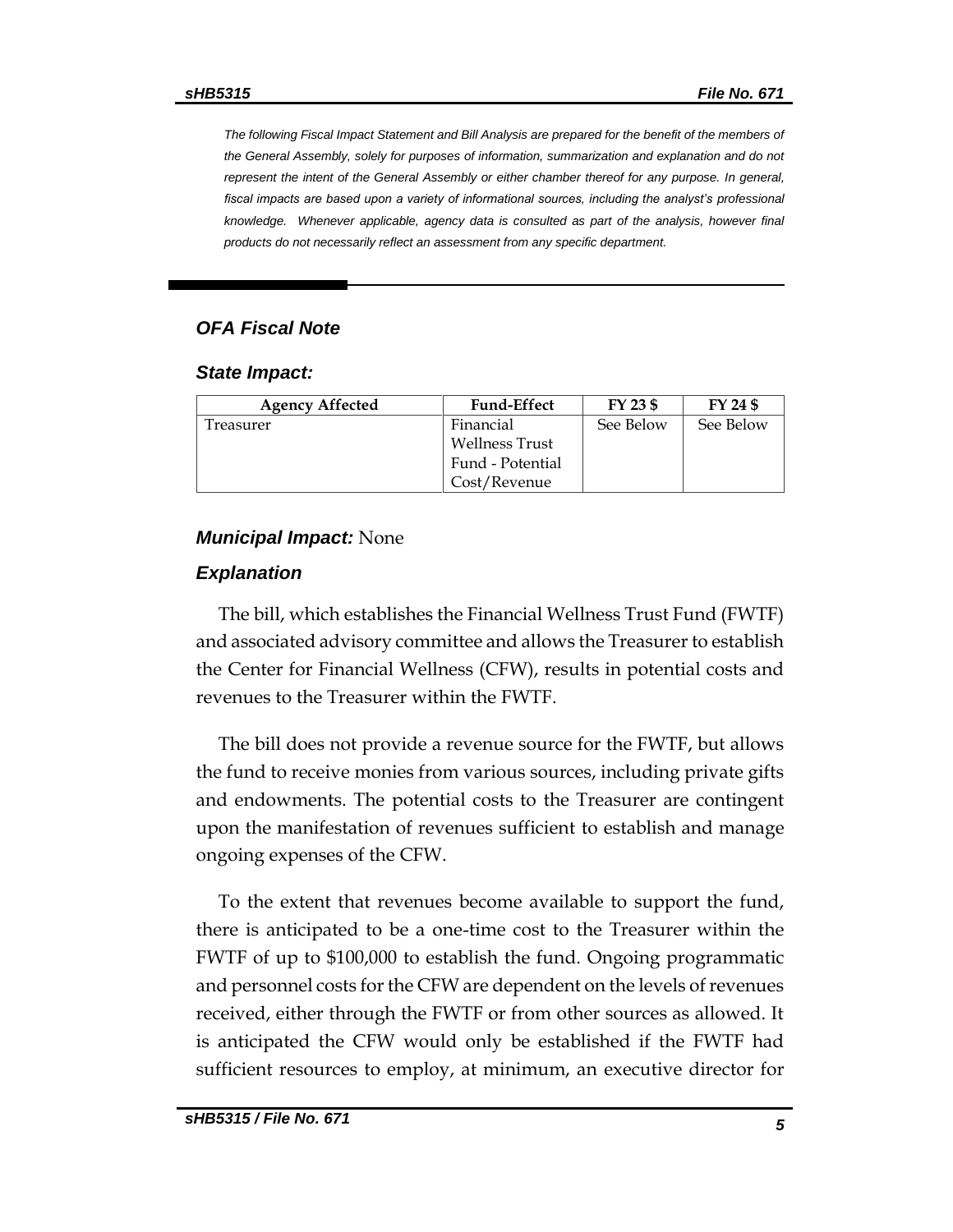the center.

House "A" alters the original bill by requiring that the FWTF Advisory Committee be staffed by the banking committee and has no fiscal impact.

## *The Out Years*

The annualized ongoing fiscal impact identified above would continue into the future subject to availability of resources within the FWTF.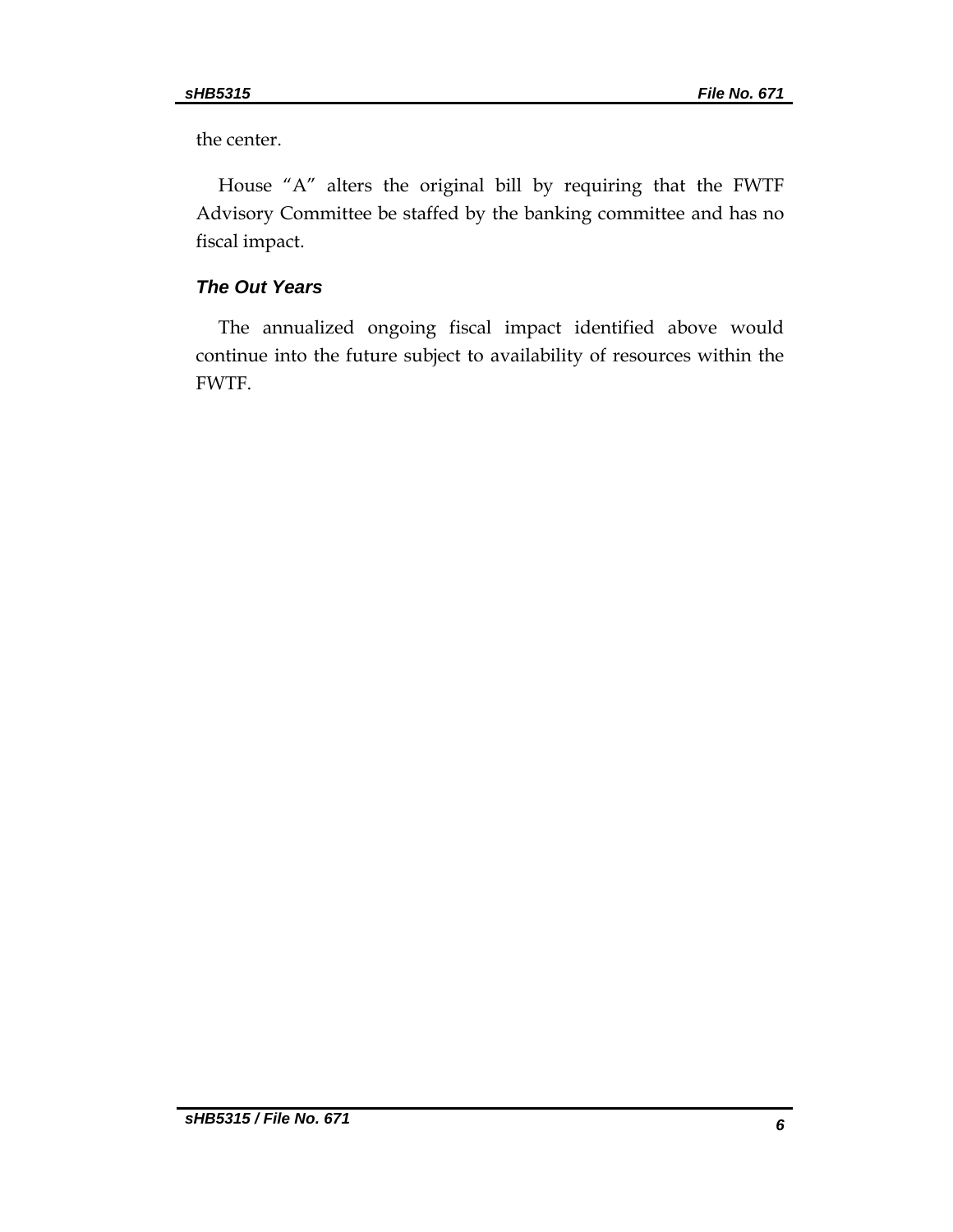#### **OLR Bill Analysis**

## **sHB 5315 (as amended by House "A")\***

## *AN ACT ESTABLISHING A FINANCIAL WELLNESS TRUST FUND AND AUTHORIZING THE TREASURER TO ESTABLISH A CENTER FOR FINANCIAL WELLNESS.*

#### **SUMMARY**

This bill:

- 1. creates the Financial Wellness Trust Fund, to be held by the state treasurer, to promote state residents' financial education;
- 2. establishes an eight-member Financial Wellness Trust Fund Advisory Committee to annually report to the Banking Committee on the fund's status and any recommendations concerning the fund; and
- 3. authorizes the state treasurer to (a) create a Center for Financial Wellness in his office to improve state residents' financial wellness and (b) use the Financial Wellness Trust Fund to support the center, among other things.

\*House Amendment " $A$ " makes the advisory committee responsible for reporting on the fund's status instead of the treasurer, requires the Banking Committee's administrative staff to serve as the advisory committee's administrative staff, and eliminates the requirement that the treasurer convene the advisory committee's meetings.

EFFECTIVE DATE: January 1, 2023

## **FINANCIAL WELLNESS TRUST FUND AND ADVISORY COMMITTEE**

The bill establishes the fund beginning on July 1, 2023, as a nonlapsing fund separate from other moneys, funds, and accounts. The fund must be used to support the Center for Financial Wellness if the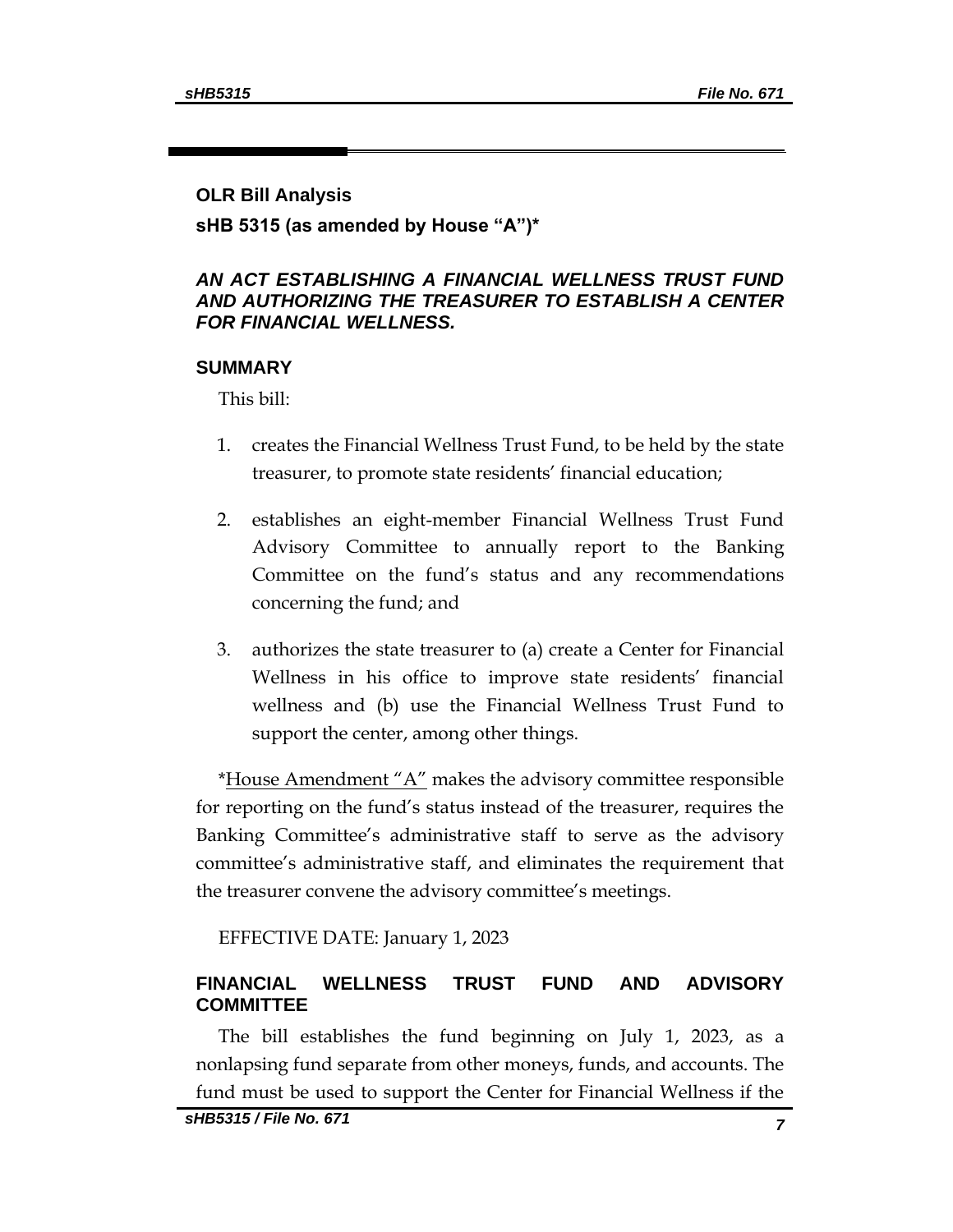state treasurer establishes the center (see below).

Under the bill, the fund must be an instrumentality of the state and perform essential government functions. It must receive and hold, until used for its purpose, all payments, deposits, or contributions intended for it, including gifts, bequests, endowments, governmental grants, and any other funds and earnings.

The bill establishes the advisory committee beginning July 1, 2023, consisting of the following members:

- 1. the state treasurer;
- 2. the Office of Policy and Management (OPM) secretary;
- 3. the Banking Committee's chairpersons and ranking members; and
- 4. two representatives who either represent a financial institution in the state or have financial wellness expertise, both appointed by the state treasurer.

The treasurer must make his appointments by August 1, 2023, and fill any vacancy. The Banking Committee's administrative staff must serve as the advisory committee's administrative staff.

The bill requires the advisory committee to (1) meet at least annually and (2) report to the Banking Committee annually by December 31 on the fund's status and any recommendations concerning the fund.

#### **CENTER FOR FINANCIAL WELLNESS**

The bill allows the state treasurer, within available resources, to establish the center in his office to improve state residents' financial wellness. The center's purpose must be achieved by increasing rates of financial literacy and eliminating economic disparities in wealth and wages.

Under the bill, the state treasurer may: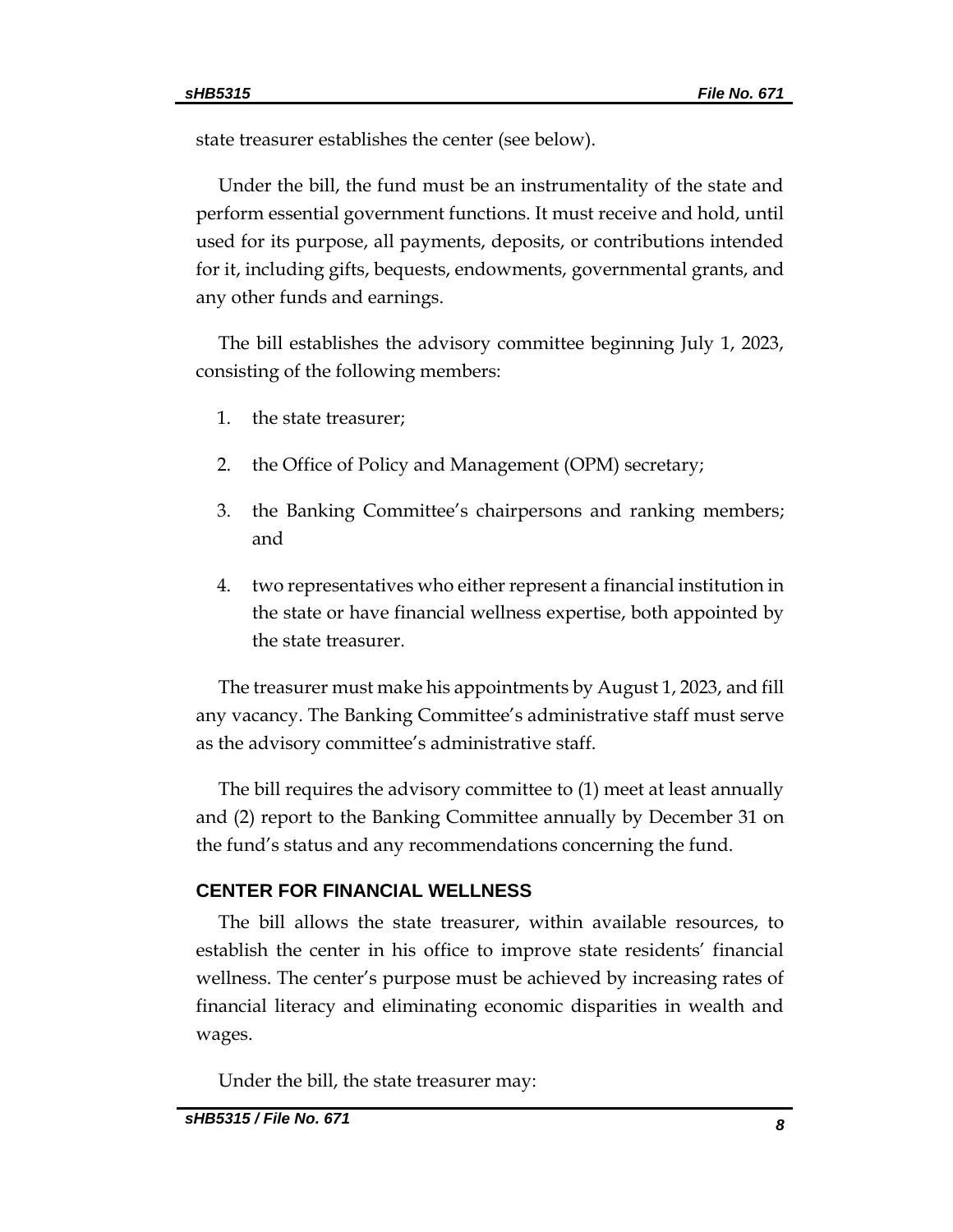- 1. apply for, accept, and spend funds that may be available from federal, state, or other sources, including the Financial Wellness Trust Fund;
- 2. enter into contracts to carry out the center's responsibilities; and
- 3. create a  $501(c)(3)$  tax-exempt organization to fulfill the center's purpose.

The treasurer may also take any necessary action on behalf of the center to carry out its purposes, including appointing an executive director and other personnel. Under the bill, the compensation for the center's director and personnel (1) must be paid by the Financial Wellness Trust Fund's assets and (2) is exempt from the state law that generally requires the Department of Administrative Services commissioner to determine compensation, subject to the OPM secretary's approval (CGS § 4-40).

The bill requires the center to:

- 1. recommend policies, procedures, activities, and resource allocations to increase state residents' financial literacy and highlight high-impact financial education efforts in the state and
- 2. assess state programs' effectiveness in increasing residents' financial literacy, including whether they adequately address race- and gender-based economic inequities.

Additionally, the bill allows the center to:

- 1. convene organizations and stakeholders and produce reports addressing issues, behaviors, and solutions that promote or limit financial wellness and capability, including access to financial services;
- 2. spend funds to support and implement financial wellness programs, including those that provide financial education, assist with creating college savings accounts, and support